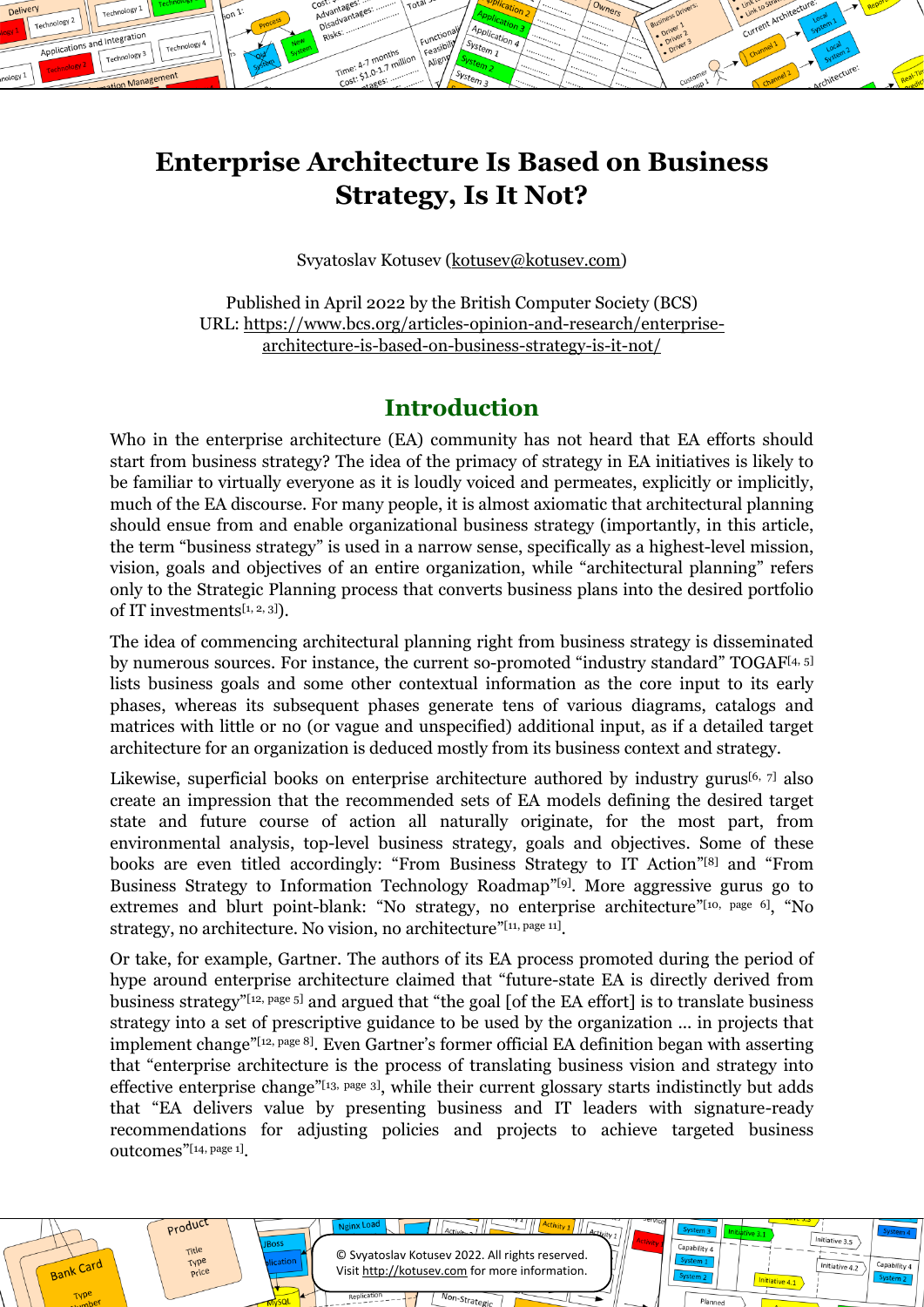

Undoubtedly, Gartner's promise to provide "signature-ready" transformation plans "directly derived from business strategy" rings sweet and alluring to executive ears, and also lucrative to Gartner itself and other consultancies willing to extend their client bases. Surely, such claims sound very cool if you wish to sell your EA consulting services to top managers, but are they realistic? Do these statements accurately reflect how EA practices actually work in organizations? Do they represent a reasonably precise description of what real enterprise architects tend to do? Or, do they set a proven standard of perfection that all EA practitioners should strive to achieve?

### **Problems with Business Strategy**

Interestingly, many attempts to develop actionable plans out of business strategy to enable it are precluded, first of all, by the symbolic and elusive nature of strategy itself. For example, a rather common industry situation with business strategy can be vividly illustrated by the following jocular quote of Jeanne Ross, a former principal research scientist at MIT Sloan Center for Information Systems Research (CISR): "I remember IBM saying, "Our strategy is, we're gonna raise share price to \$11 per share", and I thought, "Who the heck is gonna enable that strategy?""[\[15\]](#page-7-14) .

In fact, decades of research on information systems planning have long identified a broad spectrum of problems associated with business strategy as a basis for acting<sup>[\[16\]](#page-7-15)</sup>. Strategy can be vague, ambiguous and interpreted differently by different people (e.g. "become number one" or "provide best services"). Strategy can be purely aspirational and consist of mere motivational slogans (e.g. "get closer to the customer" or "leverage synergies"). Strategy can comprise various objectives and indicators offering no actionable hints, especially for IT (e.g. "increase market share by X%" or "grow revenue to \$Y"). Strategy can be market sensitive, deliberately obscure and surrounded by secrecy (e.g. partnerships, mergers and acquisitions). Strategy can be unstable, volatile and change its direction dramatically several times a year (e.g. management turnover, political churn or sales-data-driven decisions in retail). Strategy can concentrate on the business aspects that are changing, but neglect some of the more fundamental pillars that remain the same (e.g. new capabilities instead of core ones). Finally, formal business strategy can be simply missing altogether (e.g. privately held companies).

The prevalence of these problems across the industry should not be understated as they are not at all exceptions or deviations from the norm. On the contrary, they are far more typical than not. Ironically, the surveys of Gartner, the very same company that intended to derive target architecture directly from business strategy, tell us that "two-thirds of business leaders are unclear about what their business strategy is"<sup>[\[17, page 2\]](#page-7-16)</sup>, only "33% [of EA practitioners] stated that their business strategy is well-understood"[\[18, page 1\]](#page-7-17), but "over 60% of what organizations have defined as "strategy" is actually a set of business goals and desired outcomes"[\[19, page 3\]](#page-7-18) . So, what kind of architectural plans can you derive from business strategy?

## **How Architectural Planning Really Happens**

During my earlier studies of EA practices in organizations, I have long noticed that business strategy, in fact, occupies a rather peripheral position in the daily conversations and activities of enterprise architects giving way to much more mundane things, like business capabilities and specific business needs<sup>[\[20\]](#page-7-19)</sup> (and I was definitely not the first one to observe that). To further explore this peculiarity, I interviewed more than 20 EA practitioners with an intention specifically to figure out how architectural plans are actually developed in their organizations in a way aligned with their business strategies and needs. All the interviewees

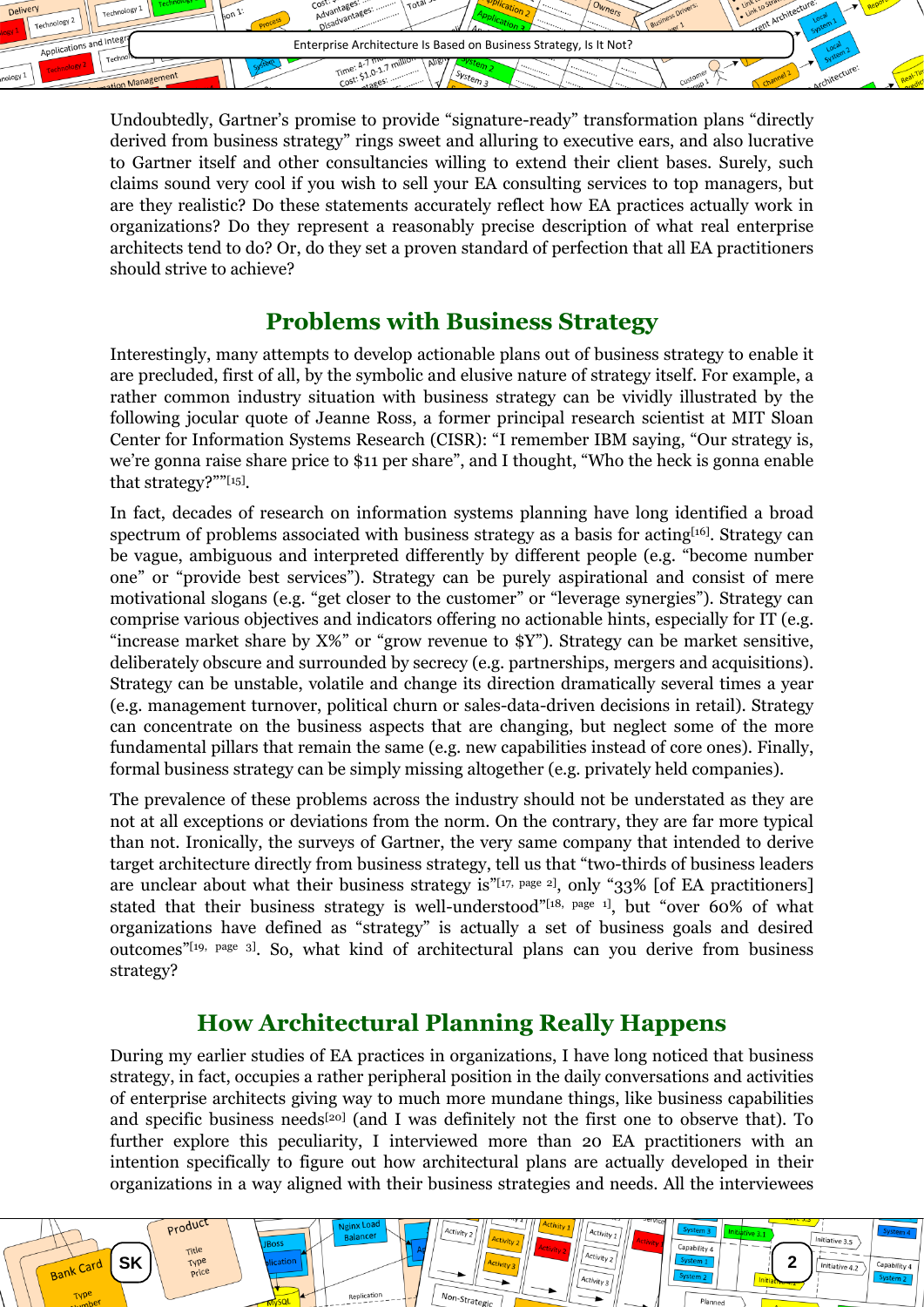

held the title "enterprise architect" and worked in diverse Australian companies of various sizes and industry sectors. My analysis demonstrates that the situation in practice differs considerably from the one portrayed in the mainstream EA literature, where architectural plans are (somehow) derived directly from business strategy, and also reveals a number of remarkably consistent patterns of architectural planning that tend to apply to the vast majority of organizations, of course with some variations and important caveats discussed later.

#### **Business Strategy Is Not Actionable**

First, all the problems with business strategy outlined earlier have been confirmed: it was usually characterized by enterprise architects as vague or inarticulate, often as fickle and in some cases it was absent. Although the interviewees generally acknowledged the importance of strategy as an overall context and some of them even distinguished certain informative signals in their strategies, all of them unanimously opined that, taken on its own, it offers *no substance* in terms of actionable suggestions for architectural planning.

Unsurprisingly, virtually all enterprise architects did *not* regard C-level executives, who formulated corporate strategy, as their stakeholders and rarely, if ever, communicated with them. Some architects pointed out that top managers are too remote from routine business operations to have any ideas of what needs to be changed in the organization to execute strategy and engaging with them, thus, is unlikely to be valuable.

#### **Business Unit Plans Provide Useful Input**

Second, all the interviewed architects viewed lower-level **business unit plans** as the primary input for architectural planning (business units can be different corporate divisions, business functions, lines of business or geographies, depending on the organizational structure). Unlike abstract and grandiose business strategy, business unit plans deal with more down-to-earth, operational issues that can be used by enterprise architects as a solid basis for thinking of possible changes in information systems. Accordingly, all the interviewees reported that their key stakeholders are typically heads of various business units, who are located one, two or sometimes three levels below the C-level in the corporate hierarchy.

#### **Business Unit Plans Have Many Drivers**

Third, business unit plans that provide a foundation for architectural planning are shaped by multifarious drivers. One of these drivers is **local strategies** that define long-term goals, objectives and courses of action for the individual business unit. Strategies of business units are normally developed by senior executives, almost always *without* any involvement of enterprise architects, and ensure the linkage of business unit plans to top-level strategy.

However, besides their local strategies, business unit plans are also formed by multiple additional, non-strategic factors. Albeit these factors are manifold, most of them can arguably be related to one of the following broad categories: **operational problems** (e.g. known issues, existing bottlenecks and pain points), **ad hoc demands** (e.g. customer needs, competitor moves and regulatory changes), **permanent imperatives** (e.g. constant objectives, fundamental capabilities and operations) and **technical concerns** (e.g. technology strategies, optimization opportunities and necessary upgrades). As most forces shaping business unit plans stem from sources other than corporate strategy, they can be largely *decoupled* and the alignment between them tends to be rather loose and not particularly evident.

**SK 3**

Replication

Activity

Activity 3

Capability

Initiative 3.5

Initiative 4.2

Capability 4

Product

Bank Card

TVR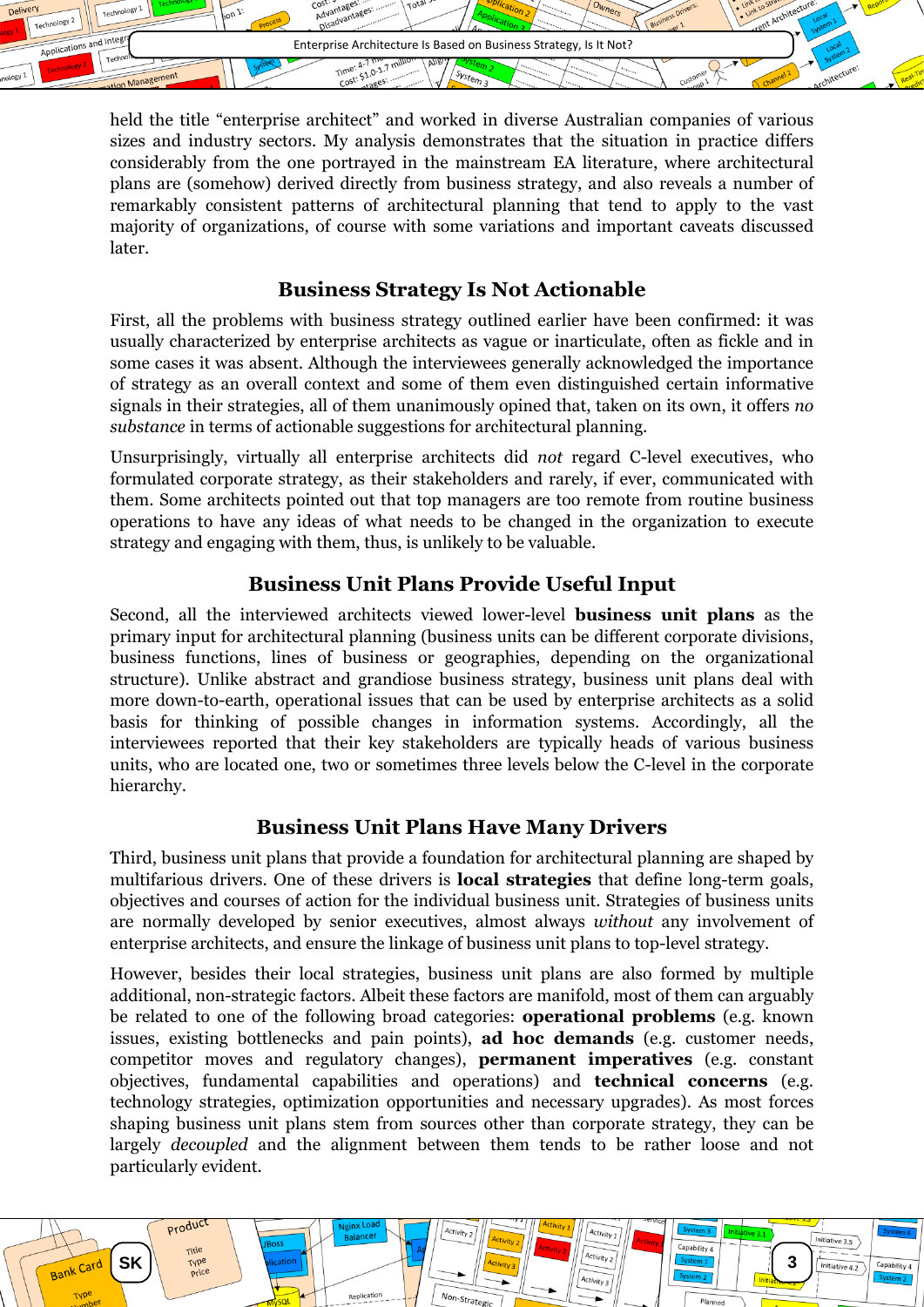

#### **Business Unit Plans Are Converted into Roadmaps**

Four, business unit plans get converted into IT investment roadmaps collaboratively by local business leaders and enterprise architects. The question of how exactly this conversion happens practically in different situations deserves detailed scrutiny and writing another lengthy article. Here, it would be sufficient to say that the translation of business plans into specific IT initiatives is accomplished through deep dialog between managers and architects, typically with the help of various Visions, and sometimes Considerations, EA artifacts<sup>[\[21,](#page-7-20) [22,](#page-8-0) [23\]](#page-8-1)</sup>, e.g. business capability models<sup>[\[24\]](#page-8-2)</sup>, high-level process maps and value chains, less often architecture principles, strategies, target states or more exotic documents<sup>[\[25,](#page-8-3) [26\]](#page-8-4)</sup>. Brief summaries of locally agreed roadmaps can be presented to C-level executives for their notification and approval.

#### **Global Optimization Occurs Bottom-Up**

Lastly, global optimization of architectural plans is achieved not by "grand", allencompassing top-down planning, but rather by means of seeking synergies in separate business unit plans in a bottom-up manner. Namely, enterprise architects analyze different business unit plans, compare them with each other, find overlapping needs, diagnose common problems and identify redundant systems. This information is then incorporated into the resulting roadmaps via proposing initiatives beneficial for the organization as a whole.

### **Integrative Model of Architectural Planning**

The five patterns described above all address different aspects of architectural planning. As these patterns are interrelated, they can be integrated into a unified conceptual model reflecting the actual process of architectural planning end to end. Schematic graphical representations of the assumed and actual processes of architectural planning are shown in [Figure 1.](#page-4-0)

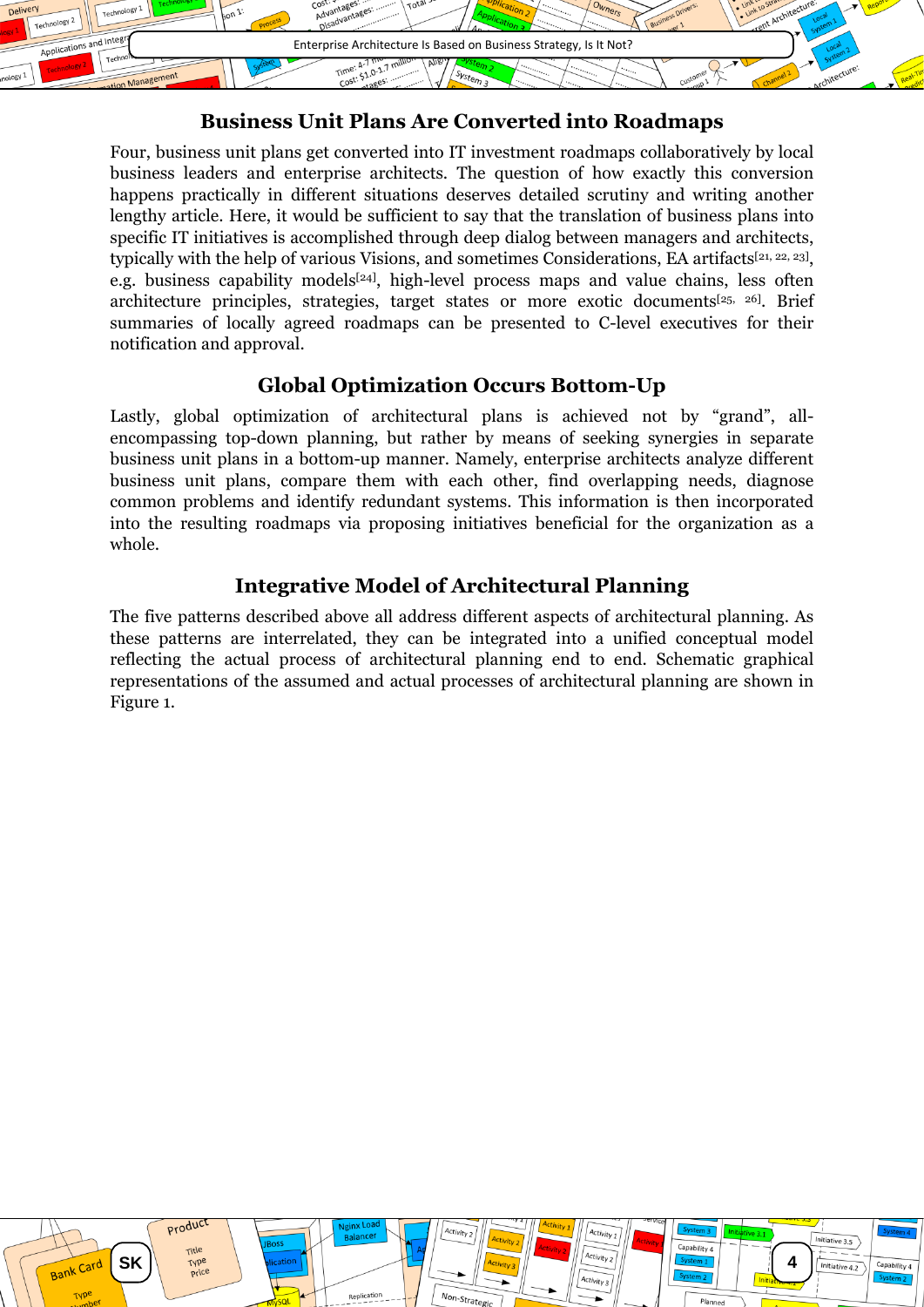



#### **Figure 1. Assumed and Actual Processes of Architectural Planning**

<span id="page-4-0"></span>The actual process of architectural planning depicted on the right-hand side of [Figure 1](#page-4-0) clarifies the realities of enterprise architecture related to developing IT investment roadmaps aligned with business strategies (as noted earlier, this model specifies only the Strategic Planning process, but does *not* cover Initiative Delivery and Technology Optimization<sup>[\[1,](#page-7-0) [2,](#page-7-1) [3\]](#page-7-2)).</sup> Most importantly, it indicates that architectural planning in practice is based on concrete business unit plans, not ethereal business strategy. This fact explains how enterprise architects cope with the vagueness, superficiality, fluidity and absence of business strategy.

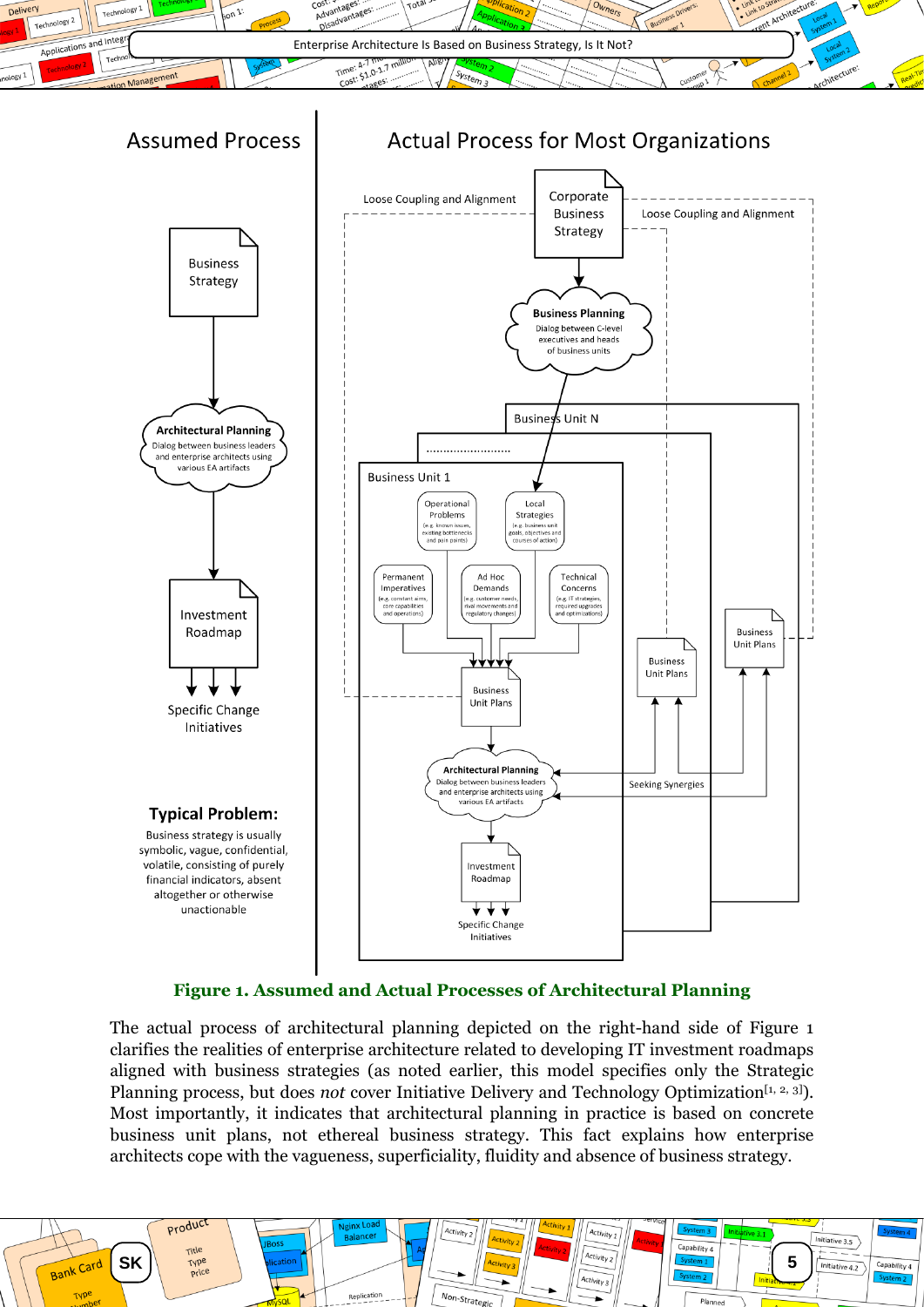

Interestingly, and contrary to some people's deep-seated beliefs, because most drivers of business unit plans are strategy-neutral, architects can potentially perform meaningful planning and add value when both corporate and business unit-level strategies are missing. Even in the worst-case scenario of deficiency of any specific business ideas, they can often resort to purely technical concerns and try to rationalize the existing IT infrastructure to reduce maintenance costs, enhance overall business flexibility and help accommodate future needs.

#### **Caveats and Limitations of the Model**

And finally, a few words of caution. The presented model describes the generic process of architectural planning observed in an "average" organization, irrespective of industry. Sizewise, this model seems to be relevant to a very wide range of companies, say the middle 80- 90% of the distribution, but significant deviations can be expected at both the low and high ends of the spectrum.

On the one hand, in small companies (e.g. those employing only one enterprise architect), that also tend to be private ones, the planning process is likely to be simpler. For example, Clevel executives can be knowledgeable in business operations and represent direct stakeholders of architectural planning, business strategy can be more material and actionable, while the separation of a company into different business units with their own plans and agendas can be less noticeable. Under these conditions, the situation can more resemble the idealistic assumed process shown on the left-hand side of [Figure 1.](#page-4-0)

On the other hand, in very large and complex enterprises (e.g. holdings with multiple subsidiaries), the planning process will be more sophisticated. Due to an increased number of levels in the accountability structure and greater distancing of senior managers from operations, the business planning part of the model will most probably be expanded. In short, the model is valid for a typical organization and most organizations, but it is not universal and unlikely to be accurate for the smallest and largest of them.

Also, companies can occasionally launch global transformation programs transcending the boundaries of their business units, e.g. corporate mergers and major restructurings. Such programs are driven straight from the top, coordinated at the chief executive level, follow unique pathways and certainly represent an exception to regular architectural planning reflected in the model.

### **Can Enterprise Architecture Be Based on Business Strategy?**

The model discussed in this article resulted from the analysis of EA practices in many realworld organizations and it clearly demonstrates that, at least in the studied companies, architectural plans are *not* derived directly from business strategy, as it is widely advocated. Is this situation normal or abnormal, accidental or fundamental? Are there any opportunities for overcoming the difficulties associated with immediate strategy-based planning? Can enterprise architecture, after all, be based on business strategy?

The available body of knowledge on organizations suggests that the observed situation is actually quite natural and dictated by *fundamental* reasons. On the one hand, large companies are political entities with multiple constituencies where ambiguous strategies, due to their ability to present different (preferred) versions of reality to different parties, are necessary to smooth potential conflicts and unify all managers under the common agenda<sup>[\[27\]](#page-8-5)</sup>. On the other hand, business strategies of public organizations are often oriented towards

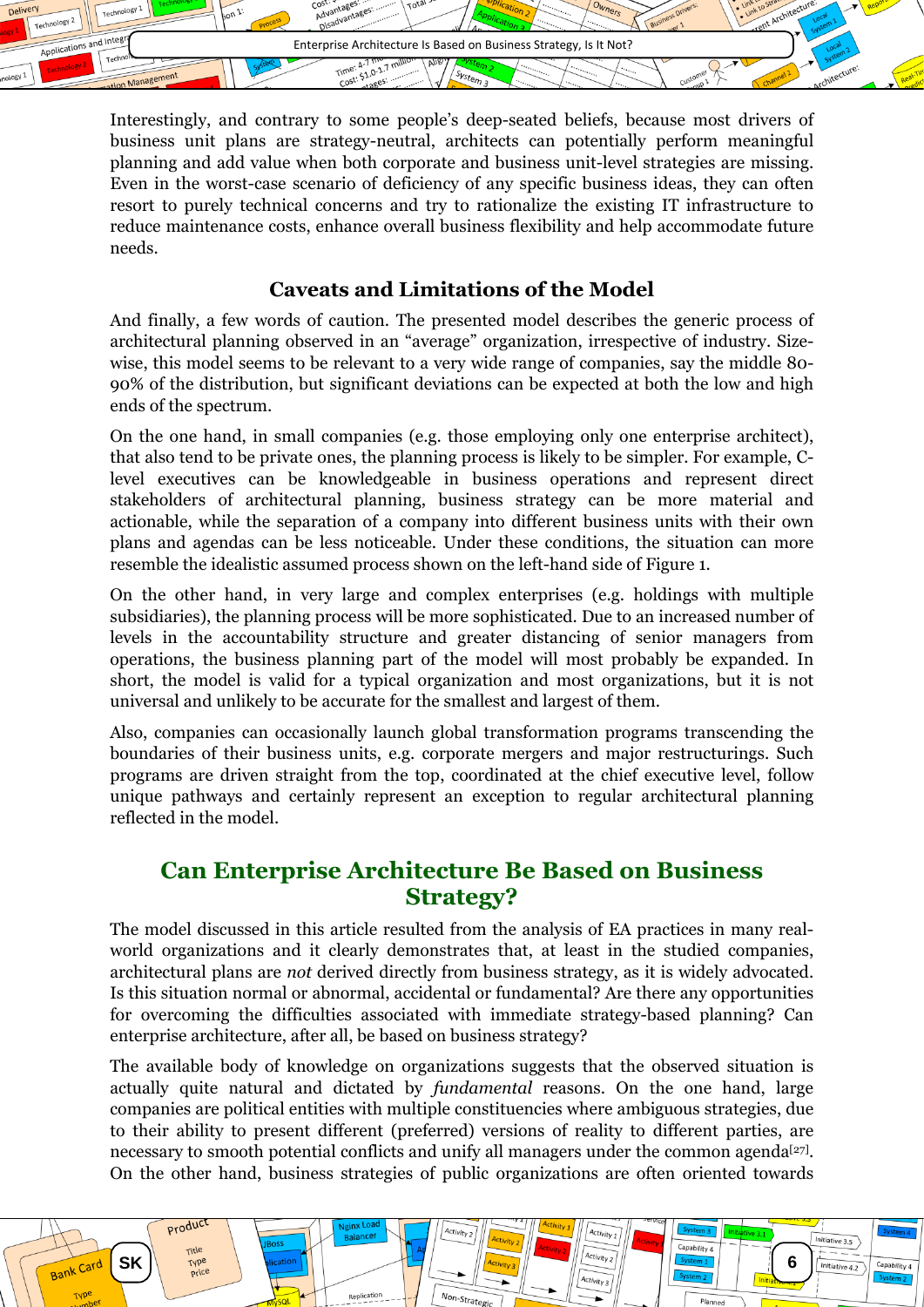

external stakeholders and created more for the purposes of public relations to impress outsiders, e.g. "an organization that is failing can announce a plan to succeed"<sup>[\[28, page 215\]](#page-8-6)</sup>. Hence, in large, public organizations, which in the EA context arguably constitute the vast majority of organizations, business strategies tend to be vague and symbolic *by necessity* and cannot be expected to be clear and actionable. At the same time, because of the functional specialization of employees in organizations, enterprise architects simply cannot know the needs of different business units better than their managers. In these circumstances, starting architectural planning from business unit plans formulated by their leaders provides essentially the only viable option for architects.

Therefore, the very idea of strategy-based EA efforts periodically circulating in the EA community is substantially chimeric and, for objective reasons, unsuitable for most companies. Though attractive as a practical ideal and a sales pitch, strategy-based architectural planning actually represents a rather hackneyed and meaningless cliche that has no substance, offers no actionable guidance and is basically misleading. Claiming that EA-related activities (just like everything else in organizations) should be aligned with business strategy is a riskless statement and truism, which is hard to disagree with, but even harder to put in practice. Similarly to systems thinking<sup>[\[29\]](#page-8-7)</sup> and agile architecture<sup>[\[30\]](#page-8-8)</sup>, strategybased planning is easy to argue for, but difficult to specify precisely, let alone implement. Deriving architectural plans directly from business strategy to achieve perfect alignment, as promoted by many, thus will never turn into an organizational reality, like all other utopian dreams of management gurus and visionaries, e.g. abolishing bureaucracy, eliminating hierarchy, establishing self-organizing teams and creating composable businesses. And no amount of indignation or laments that "it should not be like that" is going to change the situation.

## **Takeaways for Enterprise Architecture Practitioners**

So, what is the moral of the story told above for pragmatic EA practitioners? Although issuing specific prescriptions is rather naive, if not dangerous, some general pieces of advice can arguably be given:

- Study and appreciate your business strategy, but do not expect to produce any actionable plans out of it
- Identify relevant decision-makers who understand how the business is operating and how it can be improved, those are likely to be heads of business units and their deputies
- Ask these stakeholders what their needs are, discuss what IT can do to address them and prioritize the respective initiatives in roadmaps to shape the investment portfolio
- Link the proposed initiatives back to strategic goals, as if they come straight out of business strategy, to justify their necessity for the organization

All in all, enterprise architects should realize the difference and conceptual decoupling between widely publicized but largely nominal business strategy and inconspicuous but actionable business unit plans. Accordingly, they should not get fooled or distracted by the "wonderful" idea of strategy-based planning, but rather seek more tangible input for their planning efforts. **SK**

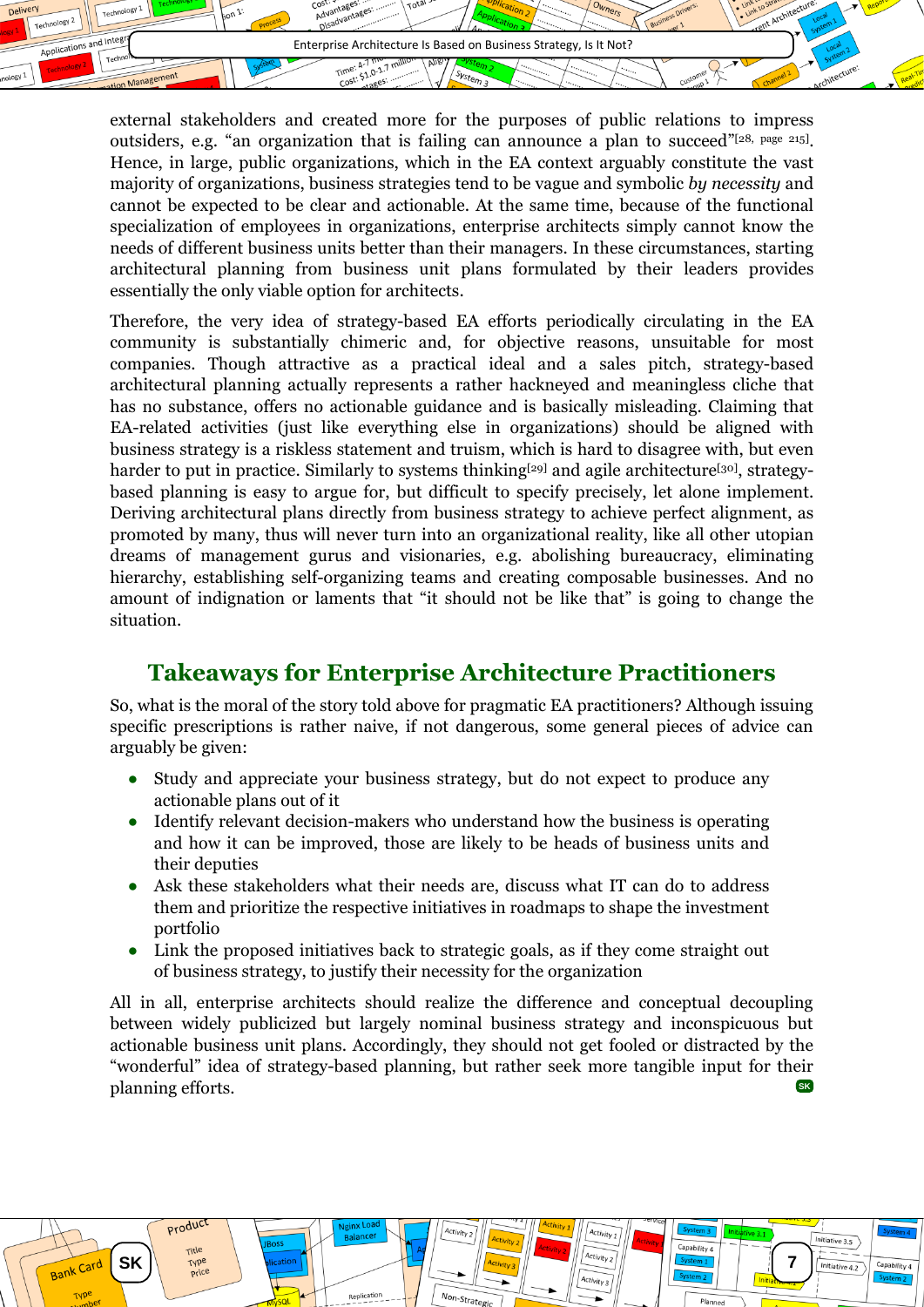

#### ■ References

product

Bank Card

**TVP** 

<span id="page-7-0"></span>[1] Kotusev, S. (2019) "The Process View of Enterprise Architecture Practice", British Computer Society (BCS), URL: [https://www.bcs.org/articles-opinion-and-research/the-process-view-of](https://www.bcs.org/articles-opinion-and-research/the-process-view-of-enterprise-architecture-practice/)[enterprise-architecture-practice/.](https://www.bcs.org/articles-opinion-and-research/the-process-view-of-enterprise-architecture-practice/)

<span id="page-7-1"></span>[2] EAP on a Page (2021) "Enterprise Architecture Practice on a Page (v1.1)", [http://eaonapage.com:](http://eaonapage.com/) SK Publishing.

<span id="page-7-2"></span>[3] Kotusev, S. (2019) "Enterprise Architecture Practice on a Single Page", British Computer Society (BCS), URL: [https://www.bcs.org/articles-opinion-and-research/enterprise-architecture-practice-on](https://www.bcs.org/articles-opinion-and-research/enterprise-architecture-practice-on-a-single-page/)[a-single-page/.](https://www.bcs.org/articles-opinion-and-research/enterprise-architecture-practice-on-a-single-page/)

<span id="page-7-3"></span>[4] Kotusev, S. (2016) "Enterprise Architecture Is Not TOGAF", British Computer Society (BCS), URL: [https://www.bcs.org/articles-opinion-and-research/enterprise-architecture-is-not-togaf/.](https://www.bcs.org/articles-opinion-and-research/enterprise-architecture-is-not-togaf/)

<span id="page-7-4"></span>[5] Kotusev, S. (2018) "TOGAF: Just the Next Fad That Turned into a New Religion", In: Smith, K. L. (ed.) *TOGAF Is Not an EA Framework: The Inconvenient Pragmatic Truth*, Great Notley, UK: Pragmatic EA Ltd, pp. 27-40.

<span id="page-7-5"></span>[6] Holcman, S. B. (2013) *Reaching the Pinnacle: A Methodology of Business Understanding, Technology Planning, and Change*, Pinckney, MI: Pinnacle Business Group Inc.

<span id="page-7-6"></span>[7] Bernard, S. A. (2020) *An Introduction to Holistic Enterprise Architecture (4th Edition)*, Bloomington, IN: AuthorHouse.

<span id="page-7-7"></span>[8] Benson, R. J., Bugnitz, T. L. and Walton, W. B. (2004) *From Business Strategy to IT Action: Right Decisions for a Better Bottom Line*, Hoboken, NJ: Wiley.

<span id="page-7-8"></span>[9] Pham, T., Pham, D. K. and Pham, A. (2013) *From Business Strategy to Information Technology Roadmap: A Practical Guide for Executives and Board Members*, Boca Raton, FL: Productivity Press.

<span id="page-7-9"></span>[10] Schekkerman, J. (2006) "Extended Enterprise Architecture Framework Essentials Guide, Version 1.5", Amersfoort, The Netherlands: Institute for Enterprise Architecture Developments (IFEAD).

<span id="page-7-10"></span>[11] van't Wout, J., Waage, M., Hartman, H., Stahlecker, M. and Hofman, A. (2010) *The Integrated Architecture Framework Explained: Why, What, How*, Berlin: Springer.

<span id="page-7-11"></span>[12] Bittler, R. S. and Kreizman, G. (2005) "Gartner Enterprise Architecture Process: Evolution 2005" (#G00130849), Stamford, CT: Gartner.

<span id="page-7-12"></span>[13] Lapkin, A. (2006) "Gartner Defines the Term 'Enterprise Architecture'" (#G00141795), Stamford, CT: Gartner.

<span id="page-7-13"></span>[14] Gartner (2013) "Gartner Glossary: Enterprise Architecture (EA)", Gartner, URL: [https://www.gartner.com/en/information-technology/glossary/enterprise-architecture-ea.](https://www.gartner.com/en/information-technology/glossary/enterprise-architecture-ea)

<span id="page-7-14"></span>[15] Ross, J. and Weill, P. (2020) "A Conversation Between Jeanne Ross and Peter Weill", Center for Information Systems Research (CISR), MIT Sloan School of Management, URL: Information Systems Research (CISR), MIT Sloan School of Management, URL: [https://cisr.mit.edu/publication/conversation-between-jeanne-ross-and-peter-weill.](https://cisr.mit.edu/publication/conversation-between-jeanne-ross-and-peter-weill)

<span id="page-7-15"></span>[16] Kotusev, S., Kurnia, S., Dilnutt, R. and Taylor, P. (2020) "Can Enterprise Architecture Be Based on the Business Strategy?", In: Bui, T. X. (ed.) *Proceedings of the 53rd Hawaii International Conference on System Sciences*, Maui, HI: University of Hawaii at Manoa, pp. 5613-5622.

<span id="page-7-16"></span>[17] Cantara, M., Burton, B. and Scheibenreif, D. (2016) "Eight Best Practices for Creating High-Impact Business Capability Models" (#G00314568), Stamford, CT: Gartner.

<span id="page-7-17"></span>[18] Burton, B. and Allega, P. (2011) "Enterprise Architects: Know Thy Business Strategy" (#G00210256), Stamford, CT: Gartner.

<span id="page-7-18"></span>[19] Burton, B. and Bradley, A. J. (2014) "Deducing Business Strategy Is a Unique Opportunity for EA Practitioners to Both Drive Execution and Gain Credibility" (#G00262166), Stamford, CT: Gartner.

<span id="page-7-19"></span>[20] Kotusev, S. (2021) *The Practice of Enterprise Architecture: A Modern Approach to Business and IT Alignment (2nd Edition)*, Melbourne, Australia: SK Publishing.

<span id="page-7-20"></span>[21] Kotusev, S. (2016) "Six Types of Enterprise Architecture Artifacts", British Computer Society (BCS), URL: [https://www.bcs.org/articles-opinion-and-research/six-types-of-enterprise-architecture](https://www.bcs.org/articles-opinion-and-research/six-types-of-enterprise-architecture-artifacts/)[artifacts/.](https://www.bcs.org/articles-opinion-and-research/six-types-of-enterprise-architecture-artifacts/)

 $SK \sim \frac{1}{\sqrt{100}}$  **bication activity 8** 

 $N_{\Omega}$ 

Replication

Activit

 $\widehat{Activity 1}$ 

Activity 3

Capability 4

Initiative 3.5

Initiative 4.2

Capability 4